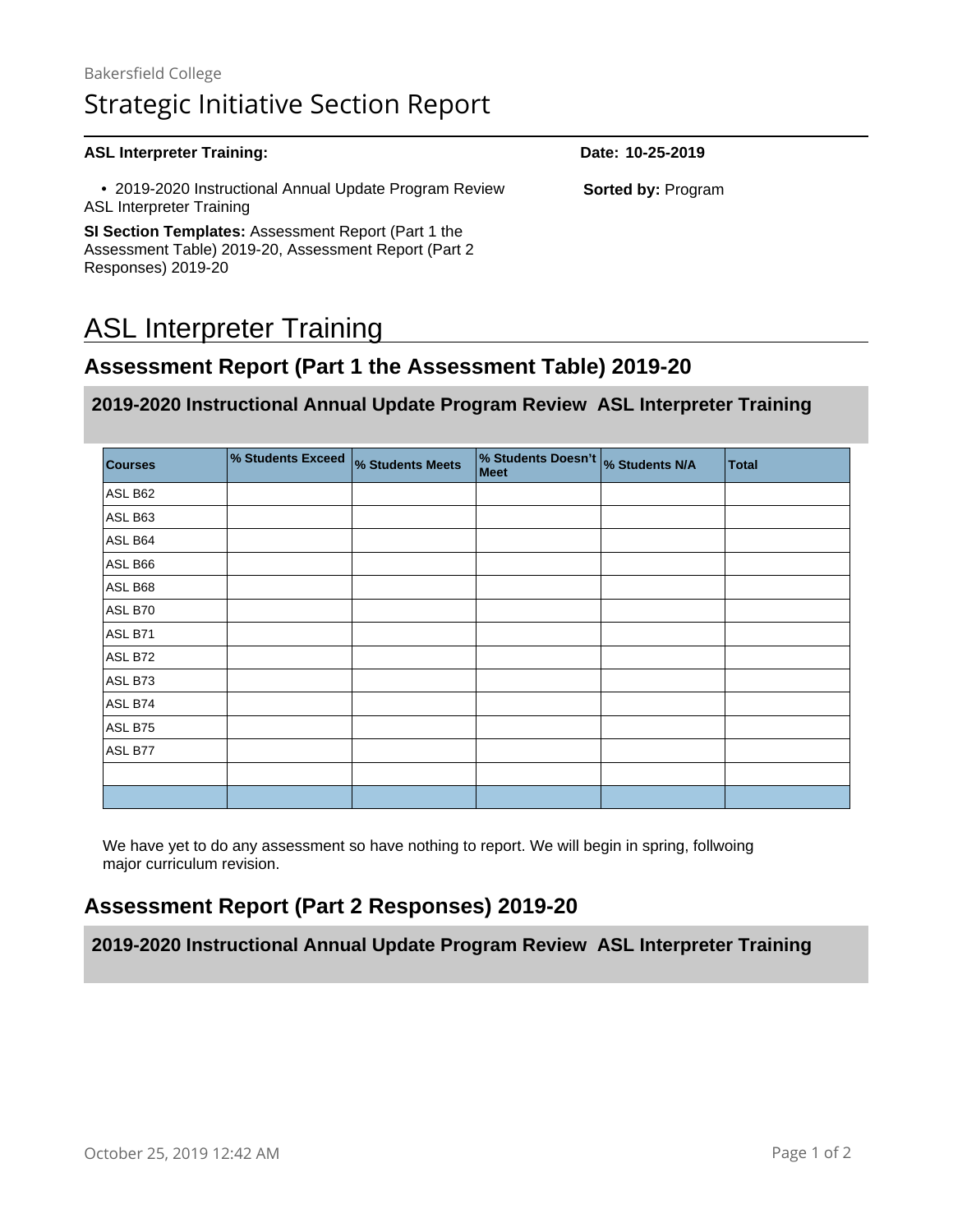#### **Plan-Describe the process used to assess the courses for this program:**

The process used to assess the courses in the Interpreter Training Program were final course grades and program completion. As a new program, we have had little data to go on. We also work with the same small group of students in three courses each semester.

### **Reflect-Based on the SLO performance data listed in the table, describe both the strengths and weaknesses of the program**

#### **STRENGHTS:**

The acacemic rigor of the program is good and improving. We have developed more teaching stratagies targeted to specific skills.

Our small group structure allows for maximum learning.

Both faculty members are attending confereces, workshops, and online training opportunities.

#### **WEAKNESSES:**

Negative impact on ASL course scheduling No funding for students to attend local workshops Outdated equipment Lack of dedicated learning environment (classroom, lab, etc.)

#### **Dialogue-Explain when, or how often, discipline faculty meet to discuss the assessment process (e.g., planning, data collection, and results) for this program (e.g., department meeting).**

Discipline faculty meet weekly, sometimes more than once. We share assignments, grading patterns, etc.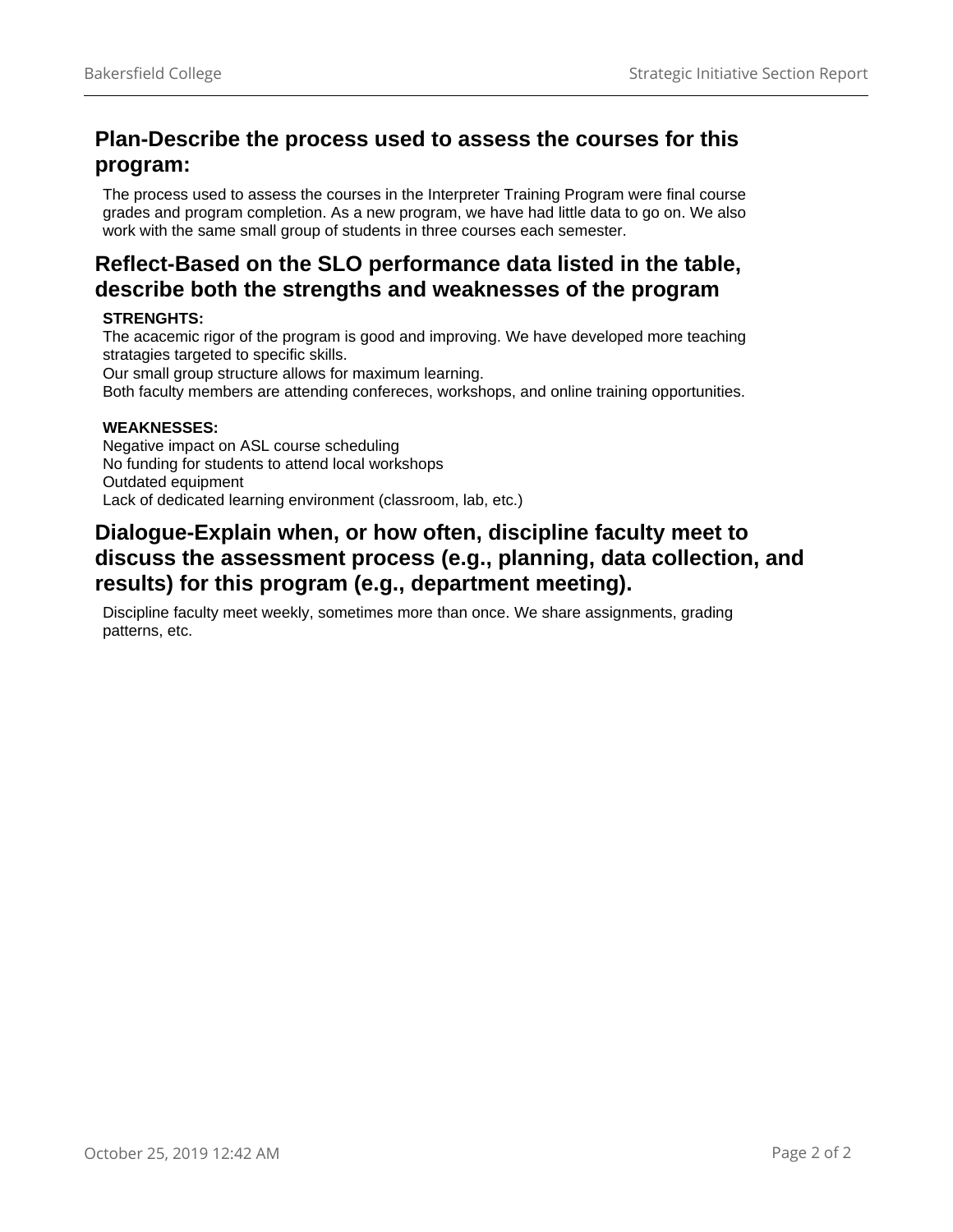• 2019-2020 Instructional Annual Update Program Review Communication

**SI Section Templates:** Assessment Report (Part 1 the Assessment Table) 2019-20, Assessment Report (Part 2 Responses) 2019-20

# **Communication**

# **Assessment Report (Part 1 the Assessment Table) 2019-20**

#### **2019-2020 Instructional Annual Update Program Review Communication**

| <b>Courses</b>                                        | % Students Exceed | % Students Meets | % Students Doesn't<br><b>Meet</b> | % Students N/A | <b>Total</b> |
|-------------------------------------------------------|-------------------|------------------|-----------------------------------|----------------|--------------|
| <b>COMM B1 Public</b><br>Speaking                     | 32.66             | 50.62            | 8.82                              | 7.89           | 100          |
| COMM <sub>B2</sub><br>Interpersonal<br>Communication  | 38.28             | 44.01            | 4.43                              | 13.28          | 100          |
| COMM <sub>B4</sub><br>Persuasion                      | 41.04             | 43.55            | 5.91                              | 9.5            | 100          |
| COMM <sub>B5</sub><br>Argumentation and<br>Debate     | 30.16             | 41.04            | 14.29                             | 14.51          | 100          |
| COMM <sub>B6</sub><br>Intercultural<br>Communication  | 18.53             | 40.03            | 24.90                             | 16.54          | 100          |
| COMM <sub>B7</sub><br>Organizational<br>Communication | 62.71             | 26.78            | 5.76                              | 4.75           | 100          |
| <b>COMM B8 Small</b><br>Group<br>Communication        | 33.74             | 54.84            | 11.42                             | 0              | 100          |
| COMM B9 Health<br>Communication                       | 30.77             | 48.08            | 21.15                             | 0              | 100          |
| COMM B10<br>Leadership<br>Communication               | 0                 | 0                | 0                                 | 0              | 0            |
| COMM B21 Oral<br>Interpretation of<br>Literature      | 0                 | 0                | 0                                 | 0              | 0            |
| SOCIB1:<br>Introduction to<br>Sociology               | 25.06             | 61.18            | 13.76                             | 0              | 100          |
| JRNL B1: Media and<br>Society                         | $\Omega$          | 0                | 0                                 | 0              | 0            |
| PSYCH B1A:<br>General Psychology                      | 50.99             | 25.18            | 16.34                             | 7.5            | 0            |

**Communication: Date: 10-25-2019**

**Sorted by:** Program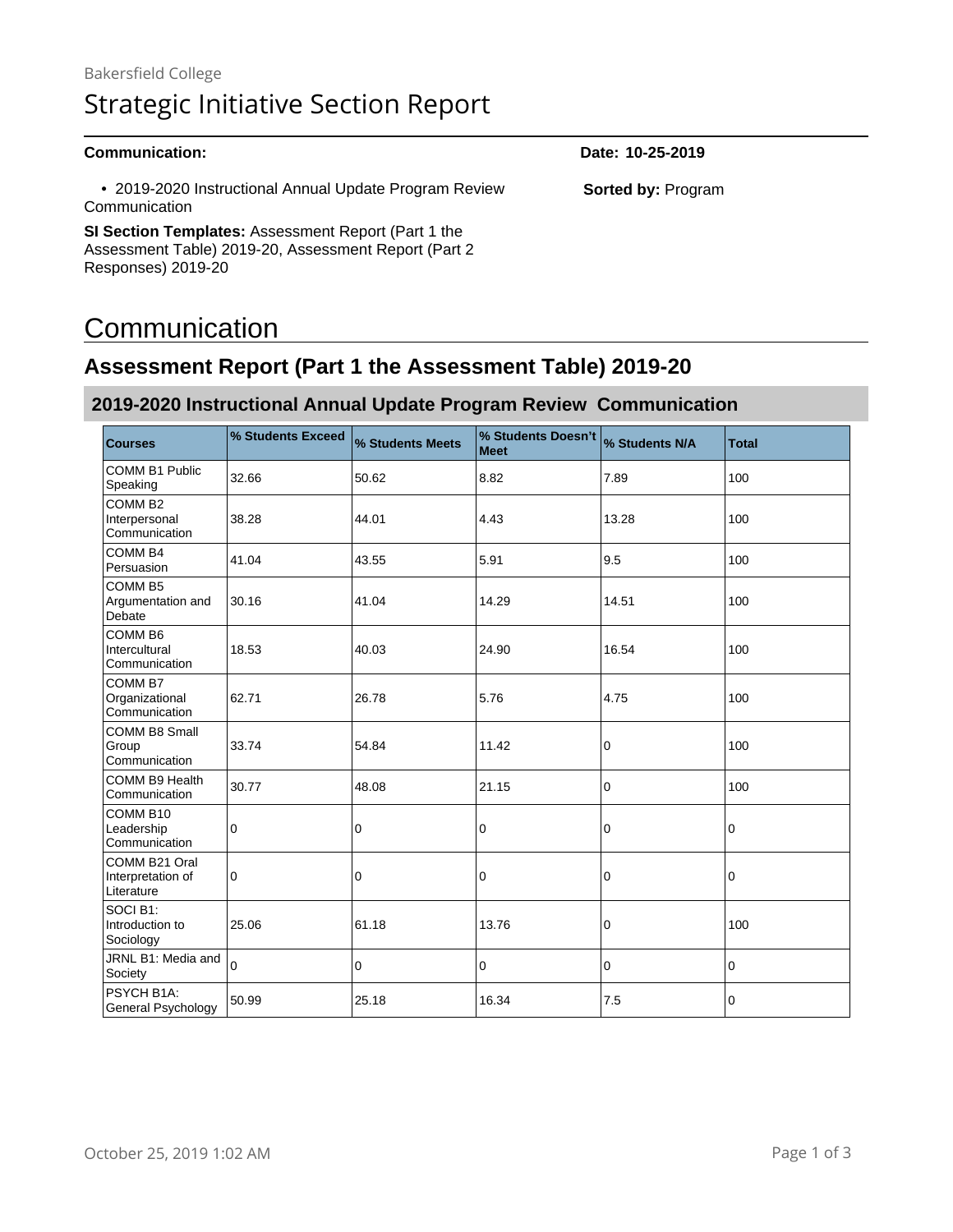| <b>Courses</b>                   | 1% Students Exceed  % Students Meets |       | % Students Doesn't % Students N/A<br>  Meet |       | Total |
|----------------------------------|--------------------------------------|-------|---------------------------------------------|-------|-------|
| JRNL B2: Beginning<br>Reporting  |                                      | 51.06 | 34.04                                       | 10.64 | 4.26  |
| ENGL B2: Advanced<br>Composition |                                      |       | 0                                           | U     |       |
|                                  |                                      |       |                                             |       |       |
|                                  |                                      |       |                                             |       |       |

### **Assessment Report (Part 2 Responses) 2019-20**

#### **2019-2020 Instructional Annual Update Program Review Communication**

#### **Plan-Describe the process used to assess the courses for this program:**

All faculty are reminded in department meetings and sent reminders to complete an assessment in eLumen for every class each semester. Course leads send assessment ideas throughout each semester to faculty who teach their courses.

#### **Reflect-Based on the SLO performance data listed in the table, describe both the strengths and weaknesses of the program**

Students in our more challenging courses tend to have more difficulty meeting course SLOs. These courses are more challenging for students to master and more challenging for instructors to teach. The outlier here is COMM B4. While this is one of our more challenging courses student success in meeting or exceeding the SLOs is quite high. In discussion with faculty who teach the course the reasons for this success seem to be related to student self-selection for the course. More Communication majors close to graduation choose to take COMM B4 so they have previously taken another course that meets the Oral Communication requirement. As a result, they are taking the course to meet a major requirement and they have already mastered the most difficult skills in the class.

Since none of our classes have any pre-requisites student difficulty in meeting the SLOs in our more challenging classes may be an indicator of rigor.

Some faculty who completed their assessment processes in their classes realized that they hadn't entered their results in eLumen when they saw the zeros.

This year, we need to be trained to assess full courses using the SLO data in eLumen that our faculty have been entering for the last few years.

A note to the Program Review Committee and Assessment Committee: It would be helpful if the Meets/Exceeds/Does Not Meet and N/A were in the same order in the Assessment tab as they are in this Program review since we had to enter these items manually rather than auto-populating as eLumen promised us in their sales pitches.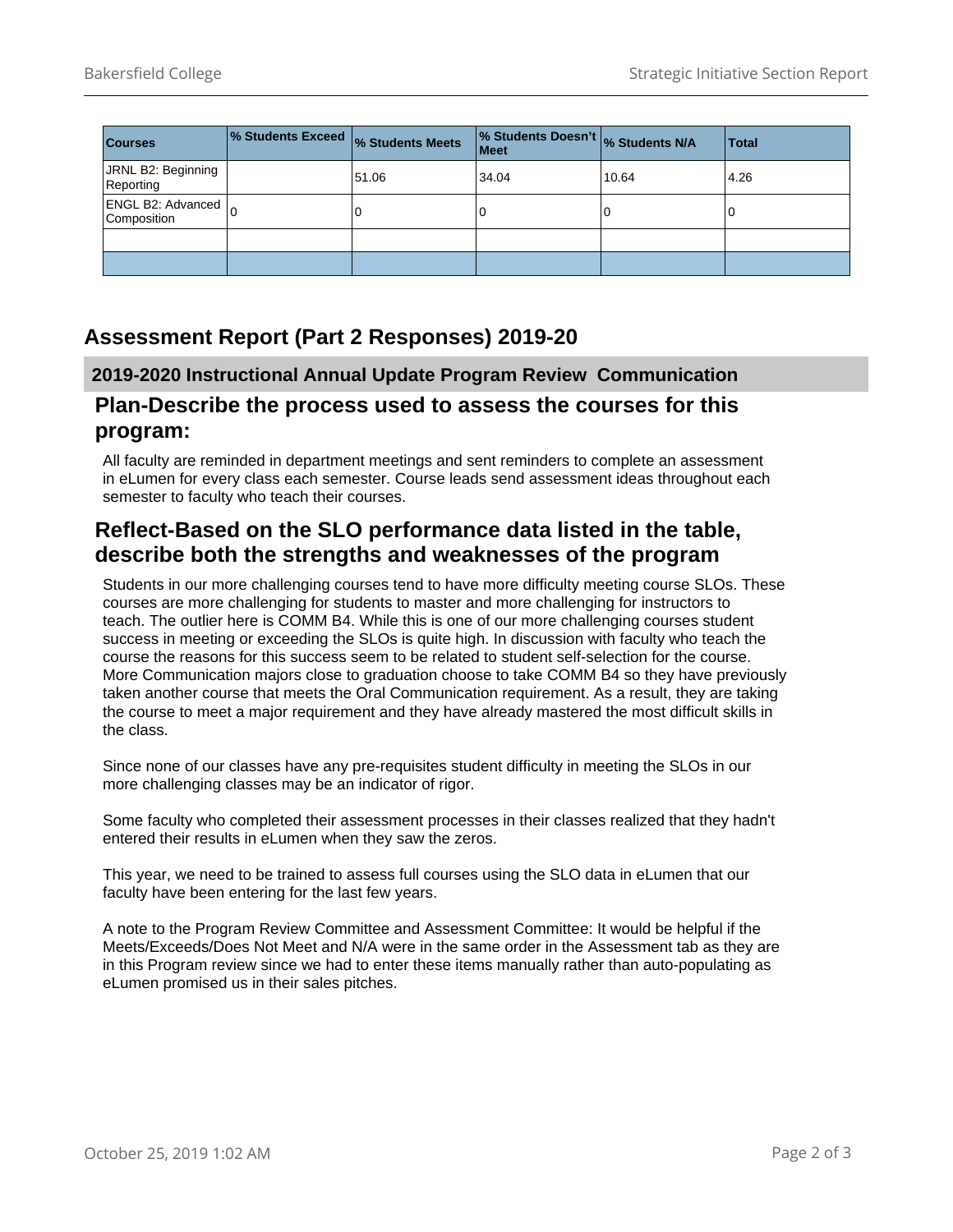### **Dialogue-Explain when, or how often, discipline faculty meet to discuss the assessment process (e.g., planning, data collection, and results) for this program (e.g., department meeting).**

Most of our conversations about Assessment happen in department meetings and in hallway conversations. We meet at least once a year outside of department meetings at a retreat and discuss our assessment findings.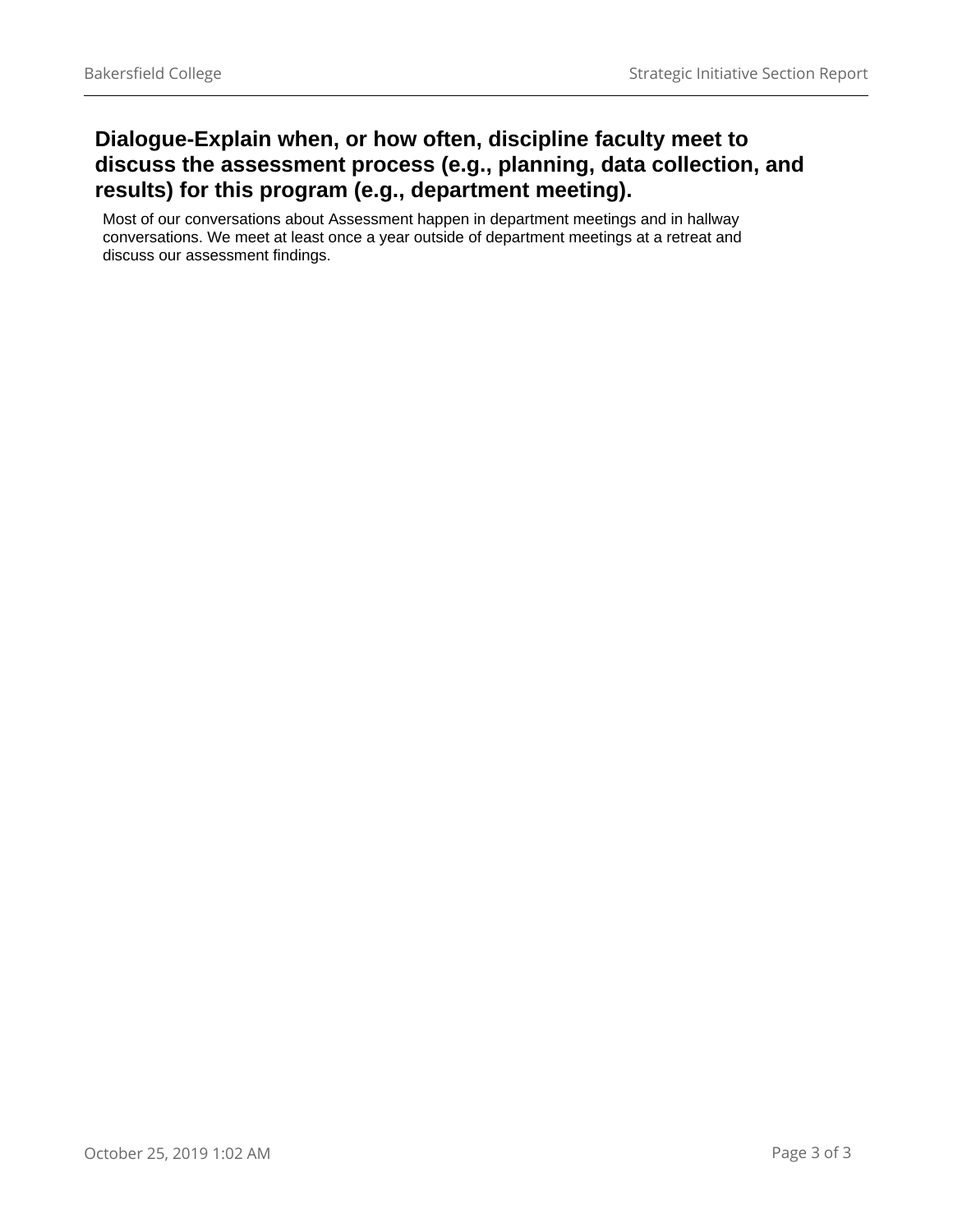#### **Computer Science (BC): Date: 10-25-2019**

 • 2019-2020 CTE CompTIA Instructional Annual Update Program Review

**SI Section Templates:** Assessment Report (Part 1 the Assessment Table) 2019-20, Assessment Report (Part 2 Responses) 2019-20

# Computer Science (BC)

### **Assessment Report (Part 1 the Assessment Table) 2019-20**

#### **2019-2020 CTE CompTIA Instructional Annual Update Program Review**

| <b>Courses</b>      | % Students Exceed | <b>% Students Meets</b> | % Students Doesn't<br><b>Meet</b> | % Students N/A | <b>Total</b> |
|---------------------|-------------------|-------------------------|-----------------------------------|----------------|--------------|
| COMP <sub>B31</sub> |                   | 74.19                   | 25.81                             |                | 100          |
| COMP B32            |                   | 70.45                   | 27.27                             | 2.28           | 100          |
| COMP B33            |                   | 73.33                   | 26.67                             |                | 100          |
| COMP B34            |                   | 91.72                   | 7.59                              | .69            | 100          |
| COMP <sub>B2</sub>  | $\Omega$          | 0                       | $\Omega$                          | $\Omega$       | 0            |
| COMP B10            | 59.62             | 30.77                   | 9.62                              |                | 100          |
| COMP <sub>B11</sub> | 57.29             | 17.71                   | 19.79                             | 5.21           | 100          |
| COMP <sub>B21</sub> | 0                 | 0                       | 0                                 | 0              | 0            |
|                     |                   |                         |                                   |                |              |
|                     |                   |                         |                                   |                |              |

#### **Assessment Report (Part 2 Responses) 2019-20**

#### **2019-2020 CTE CompTIA Instructional Annual Update Program Review**

#### **Plan-Describe the process used to assess the courses for this program:**

Homework assignments, hands-on exercises, quizzes, and examinations were used to assess the courses for this program.

#### **Reflect-Based on the SLO performance data listed in the table, describe both the strengths and weaknesses of the program**

Based on the reported SLO data most of the students are exceeding or meeting the defined SLOs. To strengthen SLO outcomes instructors will continue to tweak assignments and instructional practices. In terms, of weaknesses, instructors will continue to modify teaching practices to hopefully increase student success rates.

**Sorted by:** Program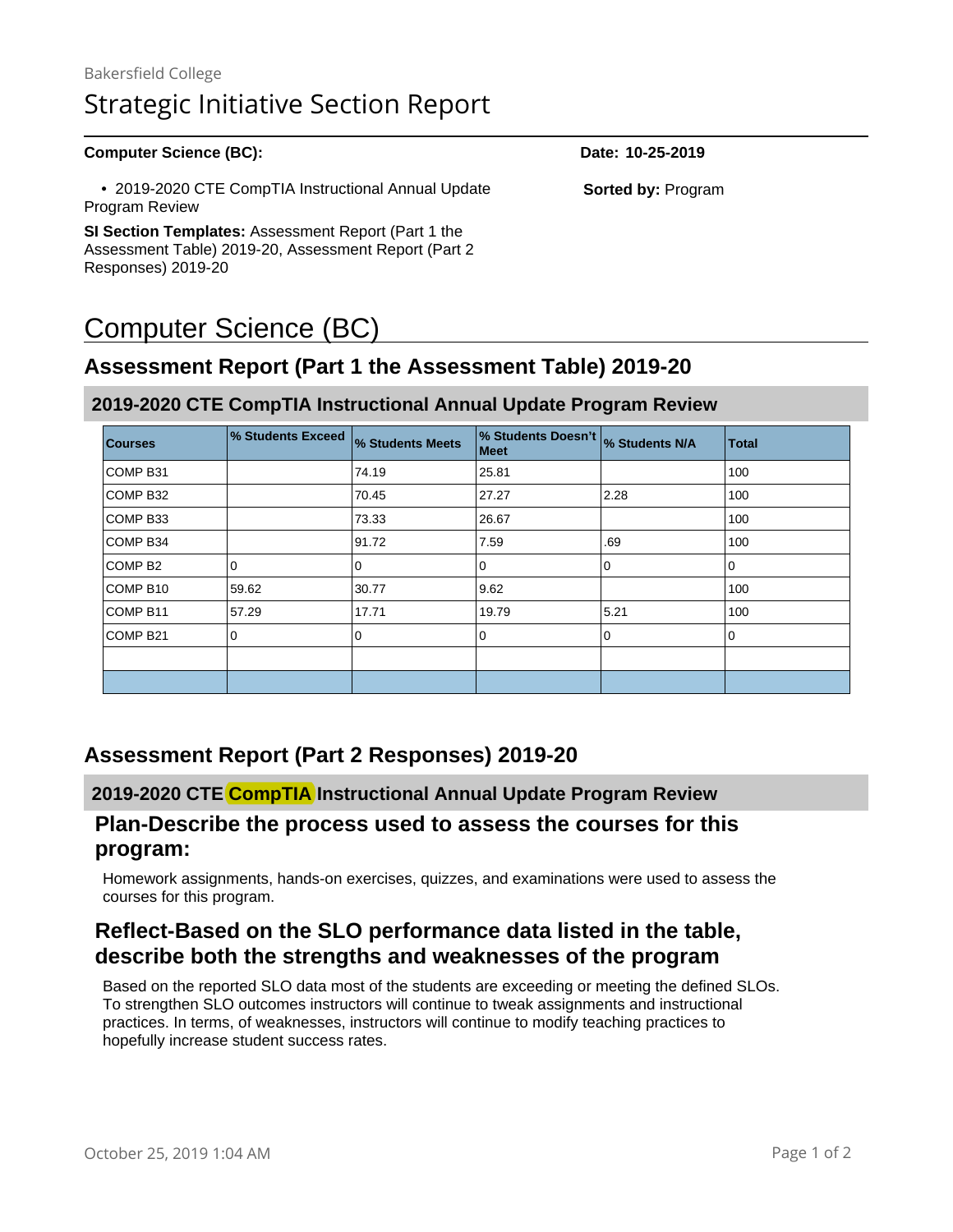### **Dialogue-Explain when, or how often, discipline faculty meet to discuss the assessment process (e.g., planning, data collection, and results) for this program (e.g., department meeting).**

Faculty members meet as needed when determining if there are any necessary changes that need to be made to any of the currently defined SLOs.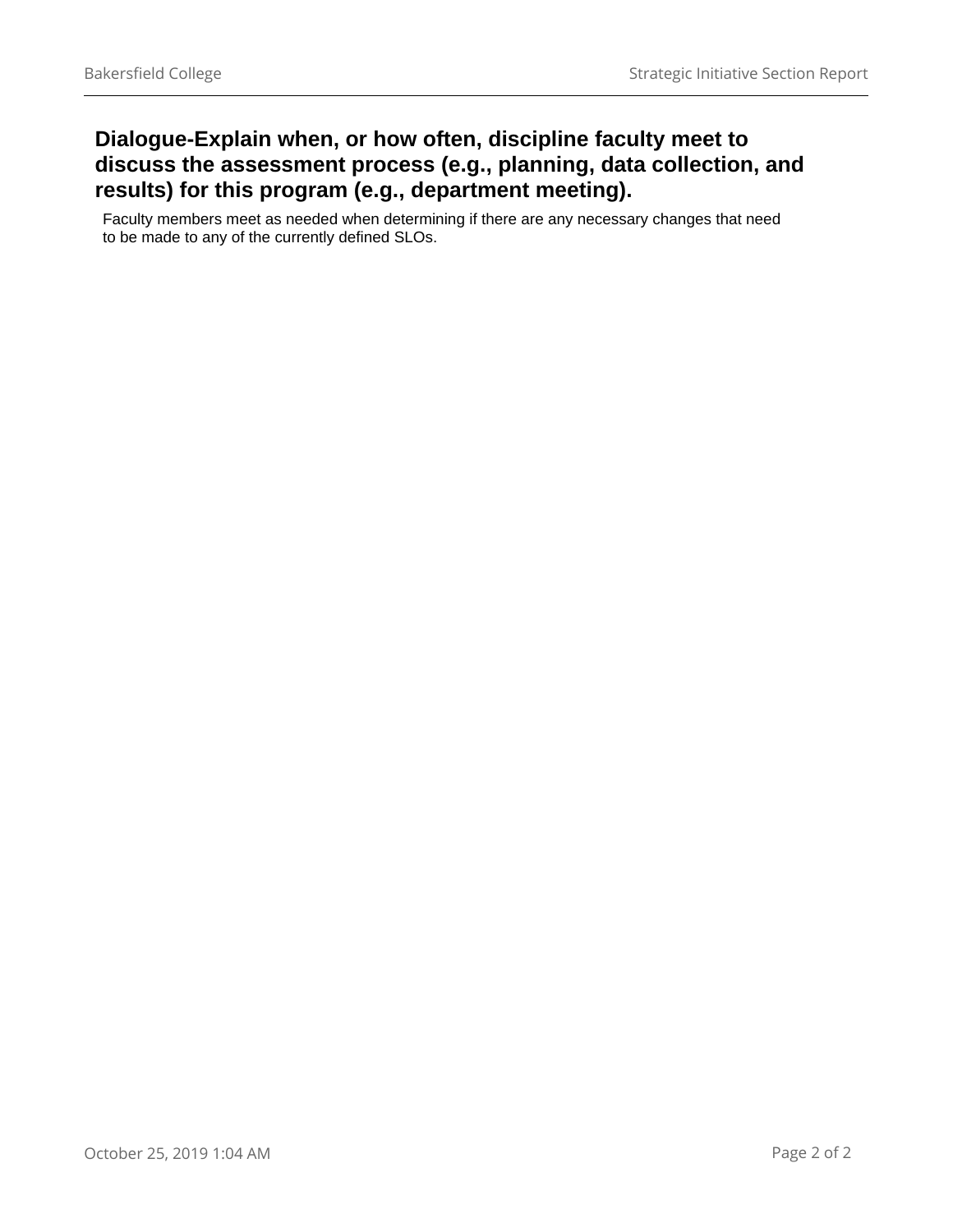#### **Construction Technology: Date: 10-25-2019** • 2019-2020 Instructional Annual Update Program Review - **Construction SI Section Templates:** Assessment Report (Part 1 the Assessment Table) 2019-20, Assessment Report (Part 2 Responses) 2019-20 **Sorted by:** Program

# Construction Technology

# **Assessment Report (Part 1 the Assessment Table) 2019-20**

#### **2019-2020 Instructional Annual Update Program Review - Construction**

| <b>Courses</b>      | % Students Exceed | % Students Meets | % Students Doesn't<br><b>Meet</b> | % Students N/A | <b>Total</b> |
|---------------------|-------------------|------------------|-----------------------------------|----------------|--------------|
| CNST <sub>B1</sub>  | No Data           | No Data          | No Data                           | No Data        |              |
| CNST B <sub>2</sub> | No Data           | No Data          | No Data                           | No Data        |              |
| CNST <sub>B3</sub>  | No Data           | No Data          | No Data                           | l No Data      |              |
| <b>CNST B5</b>      | No Data           | No Data          | No Data                           | No Data        |              |
| CNST <sub>B6</sub>  | No Data           | No Data          | No Data                           | No Data        |              |
| <b>CNST B7</b>      | No Data           | No Data          | No Data                           | No Data        |              |
| CNST <sub>B8</sub>  | No Data           | No Data          | No Data                           | No Data        |              |
| CNST <sub>B9</sub>  | No Data           | No Data          | No Data                           | l No Data      |              |
|                     |                   |                  |                                   |                |              |
|                     |                   |                  |                                   |                |              |

#### **Assessment Report (Part 2 Responses) 2019-20**

#### **2019-2020 Instructional Annual Update Program Review - Construction**

#### **Plan-Describe the process used to assess the courses for this program:**

Construction has been without a full-time professor to shepherd the program for the past few years. As such, SLOs have not been assesed on a regular basis.

It is, therefore, one of the goals of this program review to complete regular assessment of all SLOs this year and in semesters to come.

#### **Reflect-Based on the SLO performance data listed in the table, describe both the strengths and weaknesses of the program**

N/A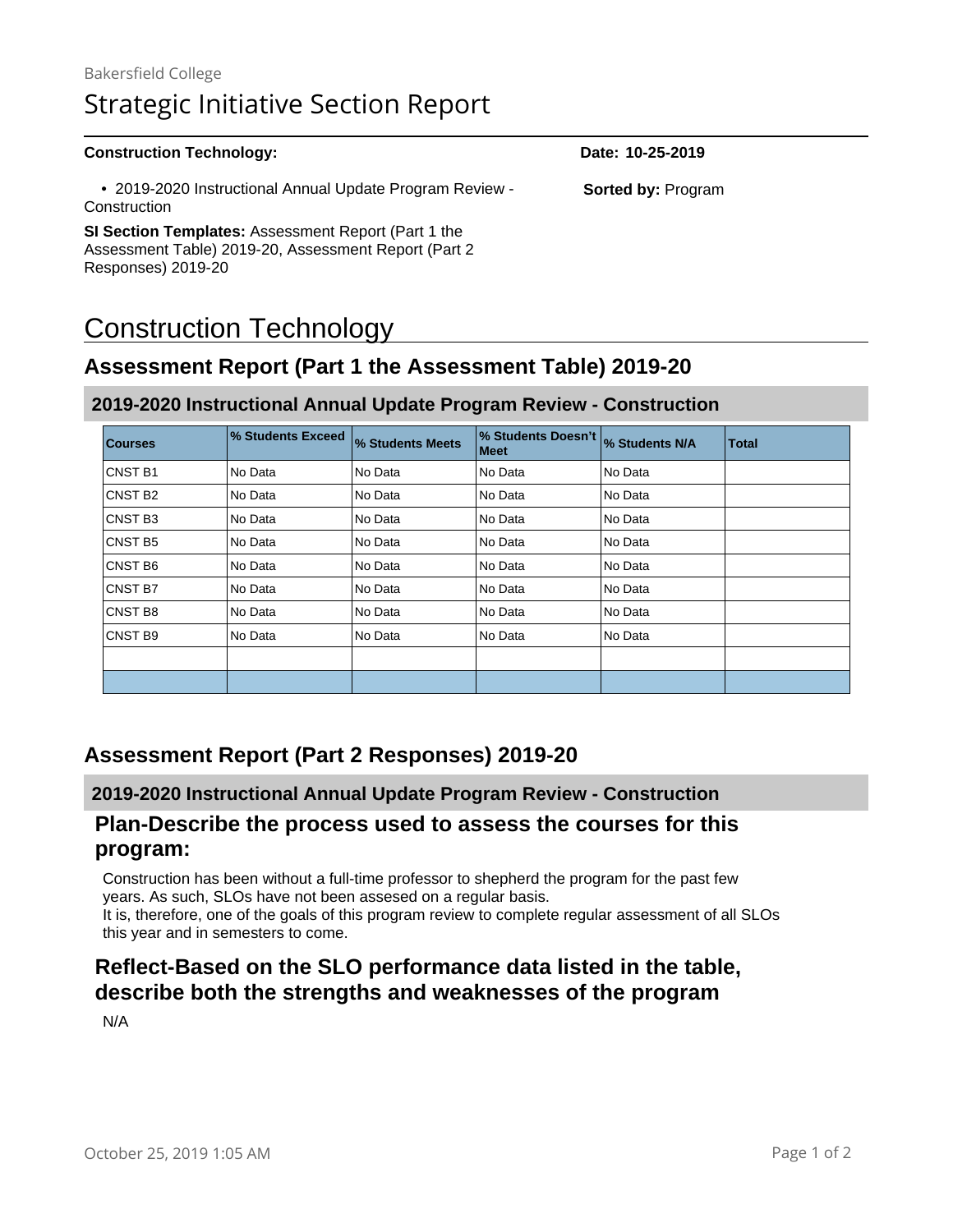### **Dialogue-Explain when, or how often, discipline faculty meet to discuss the assessment process (e.g., planning, data collection, and results) for this program (e.g., department meeting).**

There is only one (new) instructor in the program. The professor and adjuncts meet weekly with the department chair to dialog about needs, strengths, and weaknesses in the program.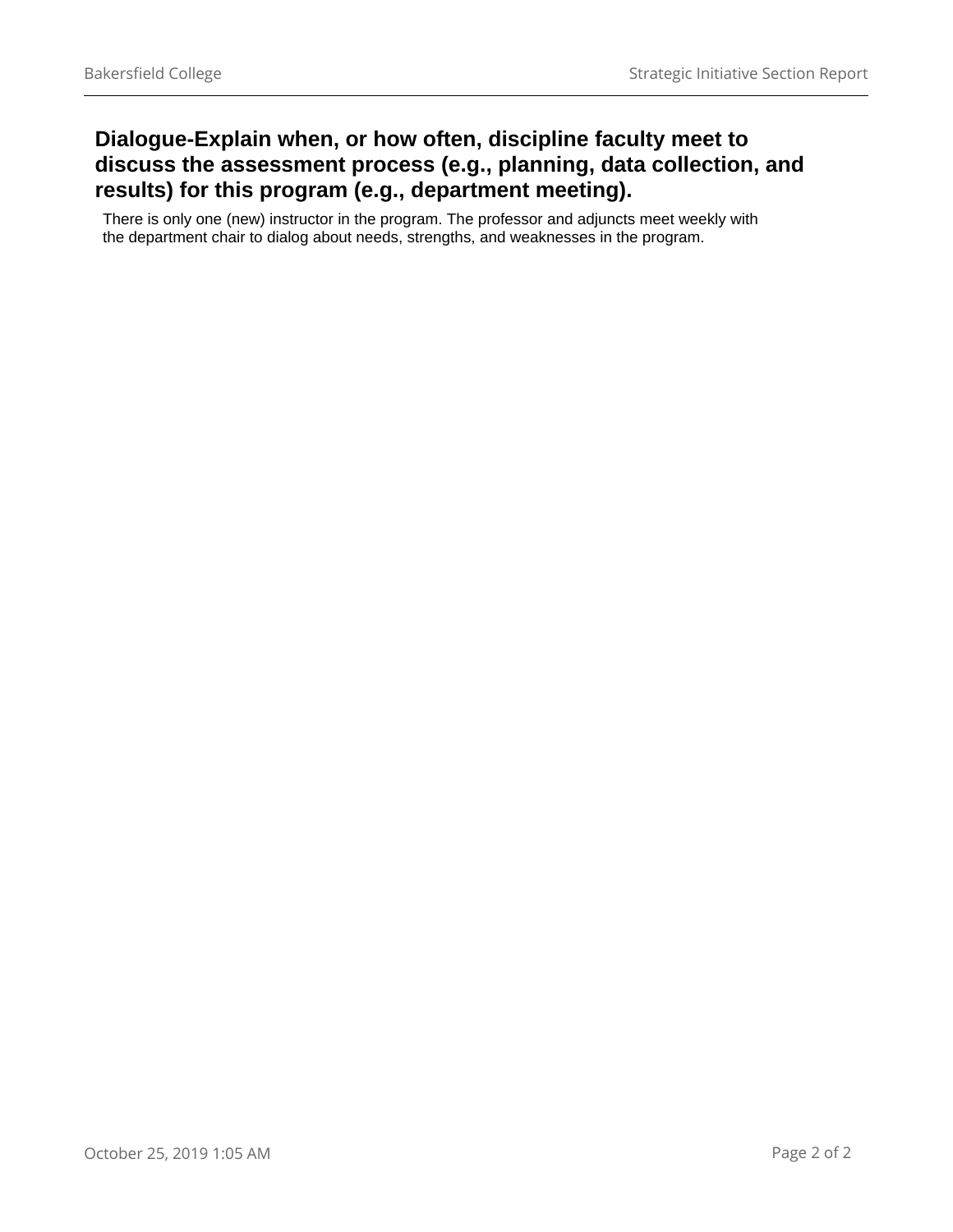| <b>Crop Science:</b>                                                                                                                     | Date: 10-25-2019          |
|------------------------------------------------------------------------------------------------------------------------------------------|---------------------------|
| • 2019-2020 Instructional Annual Update Program Review<br>Crop Science                                                                   | <b>Sorted by: Program</b> |
| <b>SI Section Templates:</b> Assessment Report (Part 1 the<br>Assessment Table) 2019-20, Assessment Report (Part 2<br>Responses) 2019-20 |                           |

# Crop Science

# **Assessment Report (Part 1 the Assessment Table) 2019-20**

#### **2019-2020 Instructional Annual Update Program Review Crop Science**

| <b>Courses</b> | % Students Exceed | % Students Meets | % Students Doesn't % Students N/A<br>Meet | <b>Total</b> |
|----------------|-------------------|------------------|-------------------------------------------|--------------|
|                |                   |                  |                                           | 10           |
|                |                   |                  |                                           | $\mathbf 0$  |
|                |                   |                  |                                           | 10           |
|                |                   |                  |                                           | 100          |
|                |                   |                  |                                           | 100          |
|                |                   |                  |                                           | 100          |
|                |                   |                  |                                           | 100          |
|                |                   |                  |                                           | ١o           |
|                |                   |                  |                                           | 100          |
|                |                   |                  |                                           |              |
|                |                   |                  |                                           |              |
|                |                   |                  |                                           |              |

# **Assessment Report (Part 2 Responses) 2019-20**

#### **2019-2020 Instructional Annual Update Program Review Crop Science**

#### **Plan-Describe the process used to assess the courses for this program:**

No assessments were scheduled for this year, but the success rate is determined by calculating the percentage of students in each course that correctly answered the questions on the tests and homework related to each SLO for the course. A score of 70% or better was considered meeting the expectations for the SLO.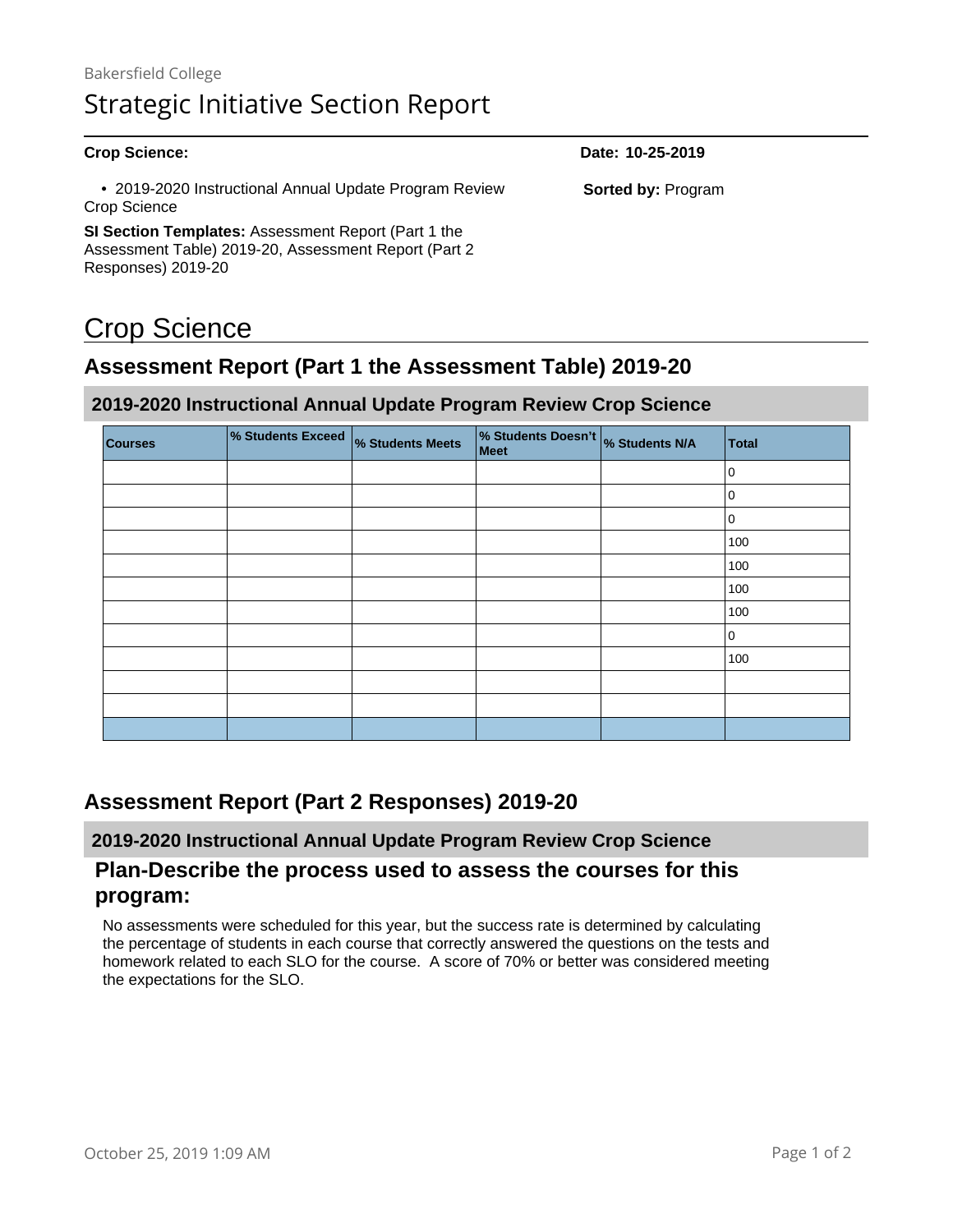# **Reflect-Based on the SLO performance data listed in the table, describe both the strengths and weaknesses of the program**

N/A

### **Dialogue-Explain when, or how often, discipline faculty meet to discuss the assessment process (e.g., planning, data collection, and results) for this program (e.g., department meeting).**

We discuss the SLO assessment data as part of regular monthly department meetings. Because we are such a diverse department containing seven distinct disciplines, much of the discussion is concerning SLOs of courses within a discipline that affect the students and teachers within the discipline. For example, there are the Plant Science courses, the Animal Science courses, the Mechanical Agriculture courses, etc. and most of the courses are not shared between disciplines. Within a discipline, the SLOs are discussed and shared much more often than between disciplines.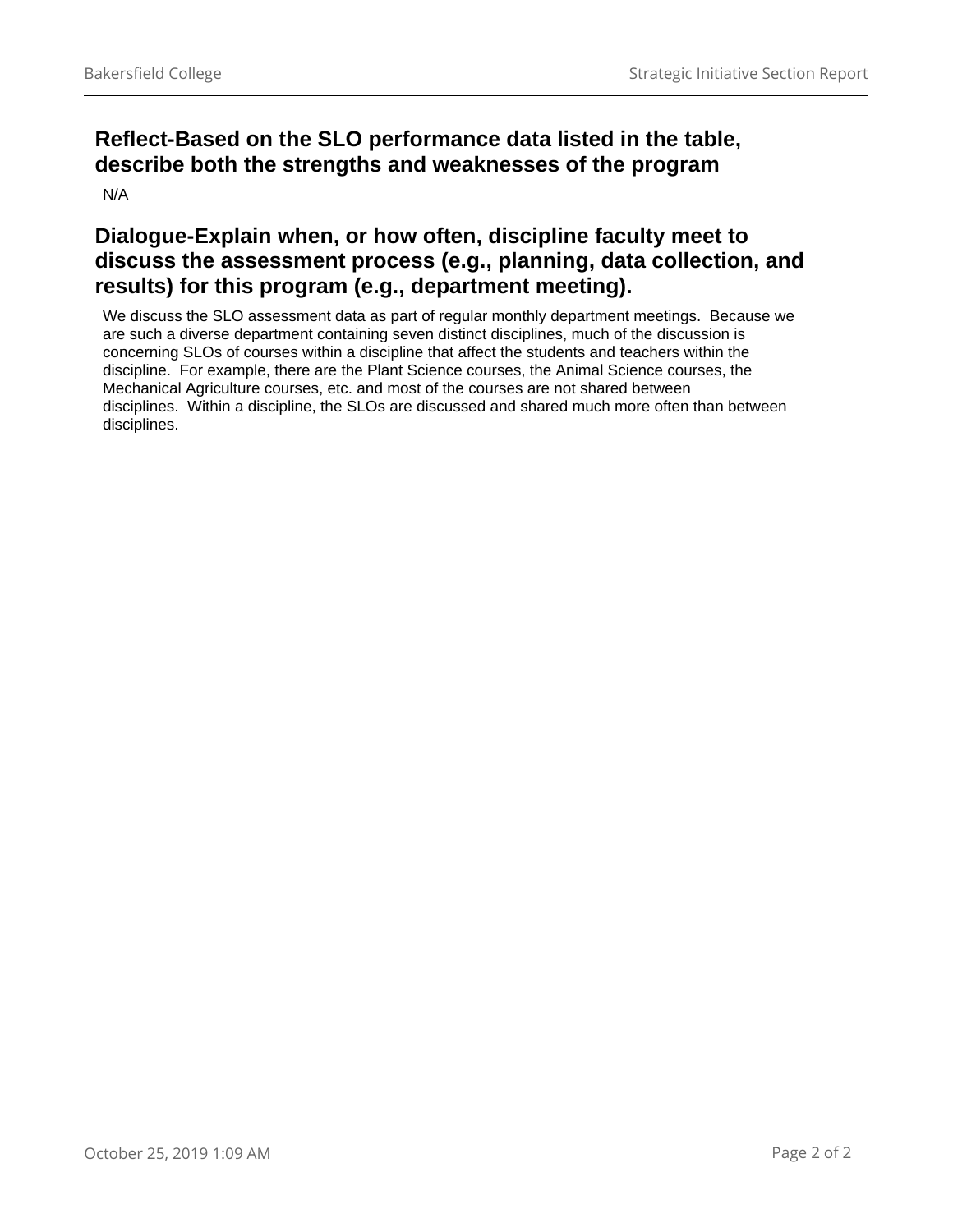#### **Culinary Arts: Date: 10-25-2019** • 2019-2020 Instructional Annual Update Program Review Culinary Arts **SI Section Templates:** Assessment Report (Part 1 the Assessment Table) 2019-20, Assessment Report (Part 2 Responses) 2019-20 **Sorted by:** Program

# Culinary Arts

# **Assessment Report (Part 1 the Assessment Table) 2019-20**

#### **2019-2020 Instructional Annual Update Program Review Culinary Arts**

| <b>Courses</b>                                | % Students Exceed | % Students Meets | % Students Doesn't<br>Meet | % Students N/A | <b>Total</b> |
|-----------------------------------------------|-------------------|------------------|----------------------------|----------------|--------------|
| FDSV B50-<br>Introduction                     | 5                 | 80               | 5                          |                | 100          |
| FDSV B52-<br>Sanitation                       | 10                | 75               | 15                         |                | 100          |
| FDSV B55a - Theory                            | 26                | 73               | 2                          |                | 100          |
| FDSV B55b-Theory<br>Ш                         | 26                | 73               | 2                          |                | 100          |
| FDSV B55c-Lab I                               | 15                | 83               | 2                          |                | 100          |
| FDSV B55d-Lab II                              | 25                | 74               | 1                          |                | 100          |
| FDSV B55e-<br><b>Advanced Practicum</b>       | 20                | 70               | 10                         |                | 100          |
| FDSV B55f-<br>Fundamental of<br><b>Baking</b> | 8                 | 90               | 2                          |                | 100          |
| FDSV B59-<br>Management                       | $\overline{7}$    | 90               | 3                          |                | 100          |
| FDSV B51-<br>Orientation                      | 90                | 9                |                            |                | 100          |
|                                               |                   |                  |                            |                |              |
|                                               |                   |                  |                            |                |              |

#### **Assessment Report (Part 2 Responses) 2019-20**

**2019-2020 Instructional Annual Update Program Review Culinary Arts**

### **Plan-Describe the process used to assess the courses for this program:**

We use the data collected during the grading of our major projects and our lab competencies.